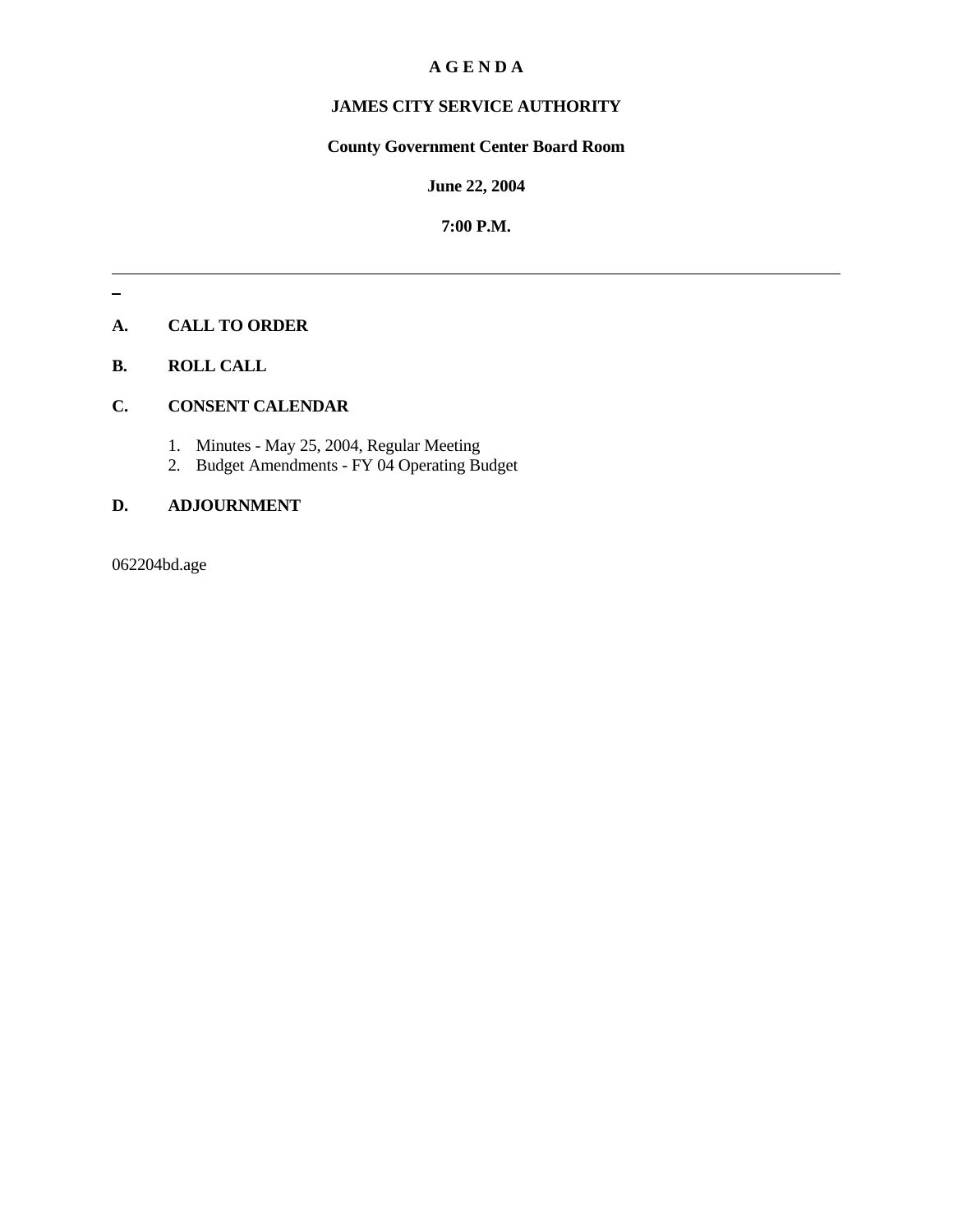# **AT A REGULAR MEETING OF THE BOARD OF DIRECTORS OF THE JAMES CITY SERVICE AUTHORITY, JAMES CITY COUNTY, VIRGINIA, HELD ON THE 25TH DAY OF MAY 2004, AT 7:00 P.M. IN THE COUNTY GOVERNMENT CENTER BOARD ROOM, 101 MOUNTS BAY ROAD, JAMES CITY COUNTY, VIRGINIA.**

## **A. ROLL CALL**

Jay T. Harrison, Sr., Chairman John J. McGlennon, Vice Chairman M. Anderson Bradshaw Bruce C. Goodson Michael J. Brown

Sanford B. Wanner, Secretary Frank M. Morton, III, County Attorney Larry M. Foster, General Manager

#### **B. CONSENT CALENDAR**

Mr. Bradshaw made a motion to adopt the minutes on the Consent Calendar.

The motion passed by a unanimous voice vote.

#### 1. Minutes

- a. May 4, 2004, Budget Work Session
- b.  $\text{May } 11, 2004, \text{Regular Meeting}$

Mr. Goodson made a motion to adopt the remaining items on the Consent Calendar.

The motion passed by a unanimous voice vote.

2. Appointment - Assistant Treasurer to the James City Service Authority

## **R E S O L U T I O N**

#### APPOINTMENT OF ASSISTANT TREASURER TO THE

#### JAMES CITY SERVICE AUTHORITY

- WHEREAS, Suzanne R. Mellen desires to relinquish her duties as Assistant Treasurer to the Board of Directors of the James City Service Authority; and
- WHEREAS, the Board of Directors of the James City Service Authority, James City County, Virginia, is desirous of appointing Tara Woodruff as Assistant Treasurer to the Board of Directors of the James City Service Authority.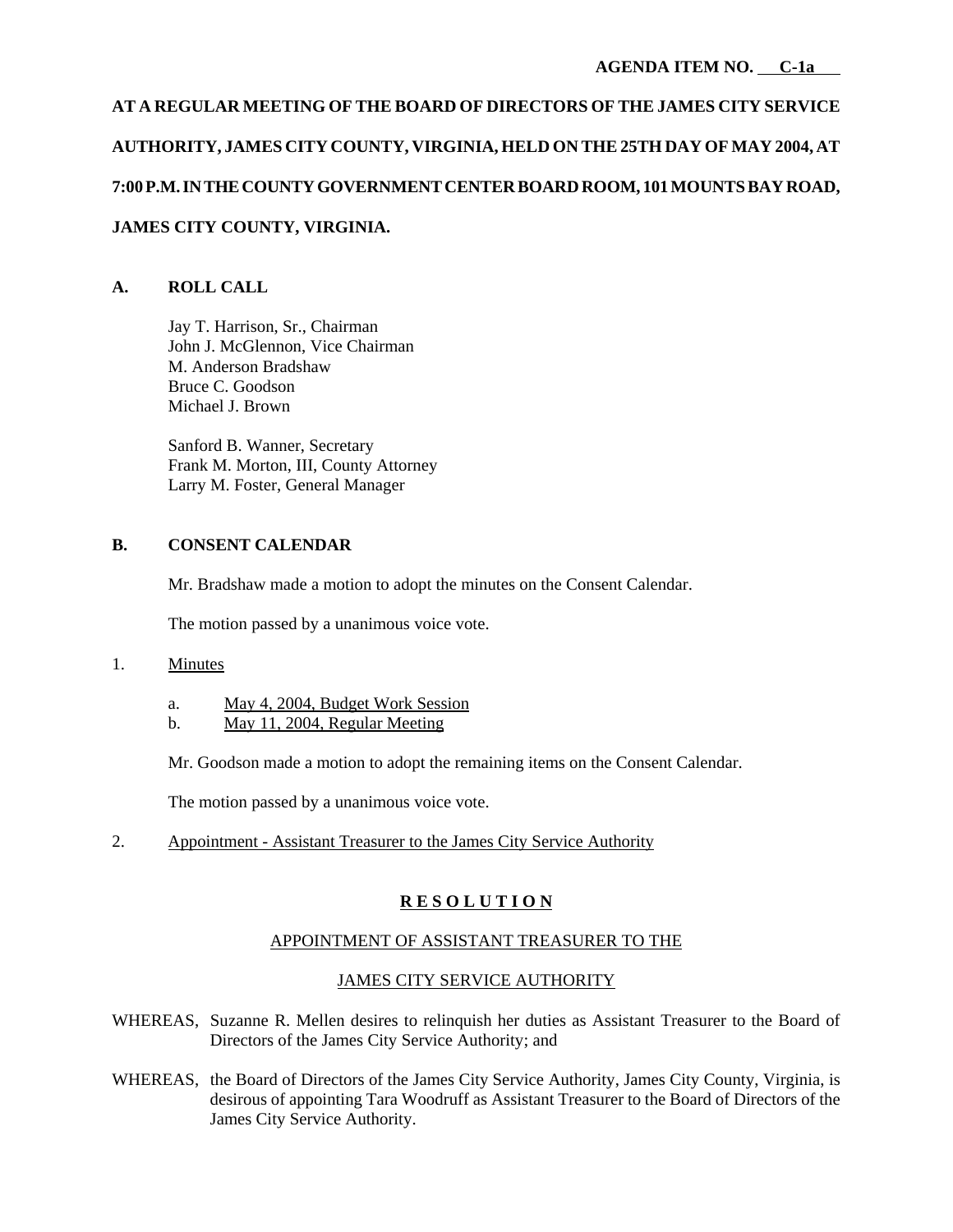- NOW, THEREFORE, BE IT RESOLVED that the Board of Directors of the James City Service Authority, James City County, Virginia, hereby appoints Tara Woodruff as Assistant Treasurer to the James City Service Authority of James City County, Virginia, effective May 25, 2004.
- 3. SunTrust Bank Resolution Amendment

#### **R E S O L U T I O N**

#### SUNTRUST - BANK RESOLUTION AMENDMENT

- BE IT RESOLVED that SunTrust, Williamsburg, Virginia, be and it is hereby designated a depository for the James City Service Authority funds and that funds so deposited may be withdrawn upon a check, draft, note, or order of the Board of Directors.; and
- BE IT FURTHER RESOLVED that all checks, drafts, notes, or orders drawn against said accounts be signed by one of the following:

| Larry M. Foster   | OR. | <b>General Manager</b>     |
|-------------------|-----|----------------------------|
| Sanford B. Wanner | OR. | Secretary                  |
| Robert H. Smith   |     | Treasurer                  |
| Tara Woodruff     | OR. | <b>Assistant Treasurer</b> |

whose signatures shall be duly certified to said Bank, and that no checks, drafts, notes, or orders drawn against said Bank shall be valid unless so signed.

BE IT FURTHER RESOLVED, that said Bank is hereby authorized and directed to honor and pay any checks, drafts, notes or orders so drawn, whether such checks, drafts, notes or orders be payable to the order of any such persons signing and/or countersigning said checks, drafts, notes or orders, or any of such persons in their individual capacities or not, and whether such checks, drafts, notes or orders are deposited to the individual credit of the person so signing and/or countersigning said checks, drafts, notes or orders, or the individual credit of any of the other officers or not. For cash investment purposes, the Bank is also authorized and directed to honor requests for the transfer of money from savings to checking, checking to savings, and transfers from checking or savings to purchase Certificates of Deposit, repurchase agreements or to make other lawful investments when requested by Robert H. Smith, Treasurer or Tara Woodruff, Assistant Treasurer. This resolution shall continue in force and said Bank may consider the facts concerning the holders of said offices, respectively, and their signatures to be and continue as set forth in the Certificate of the Secretary, accompanying a copy of this resolution when delivered to said Bank or in any similar subsequent certificate, until written notice to the contrary is duly served on said Bank.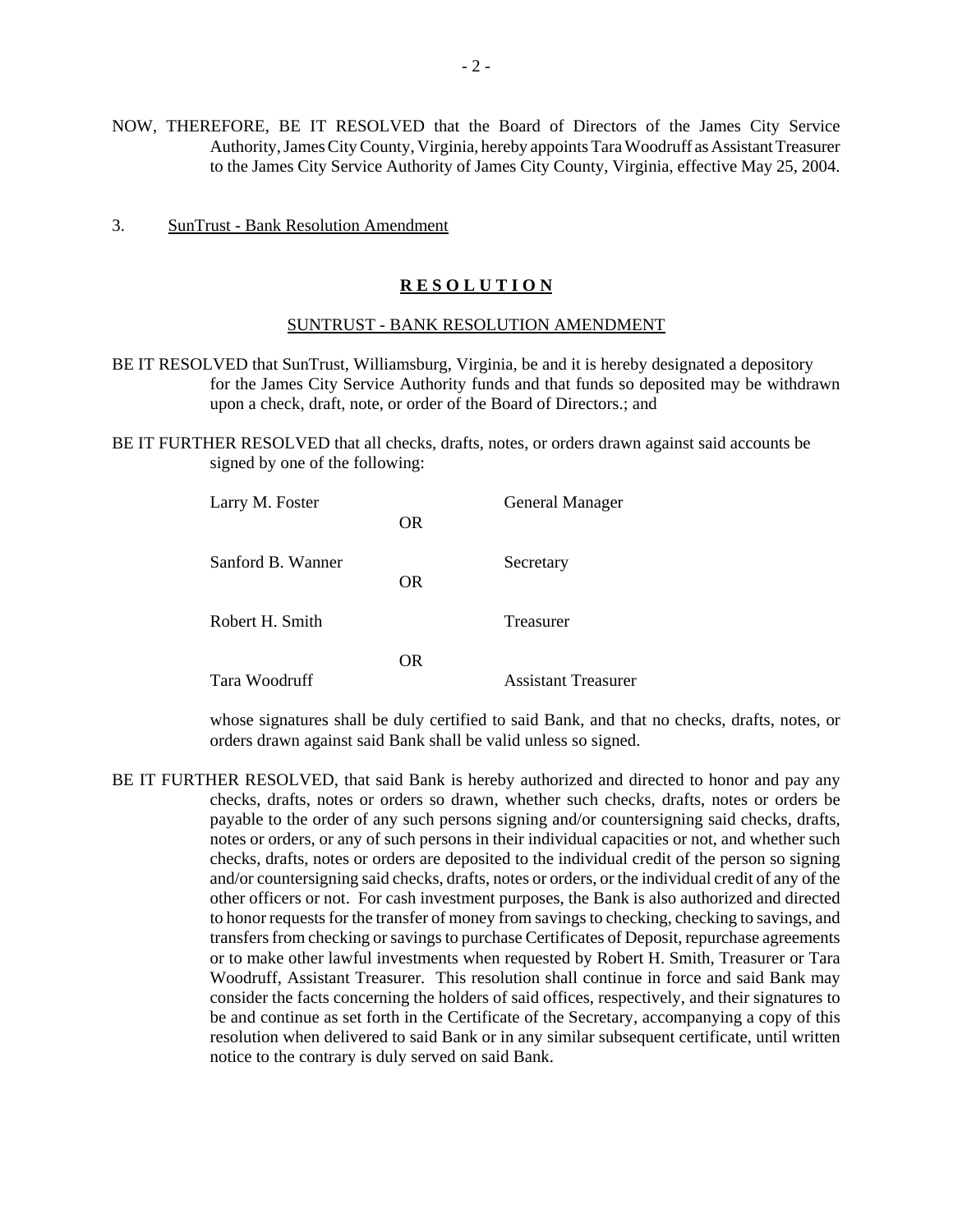## **C. BOARD REQUESTS AND DIRECTIVES**

Mr. McGlennon inquired about the water demands.

Mr. Foster stated that the demands have been increasing and staff will continue to monitor the levels.

Mr. Goodson inquired if there are any compliance issues with the outdoor watering regulations.

Mr. Foster stated staff is educating the customers on the regulations governing outdoor water use.

### **D. ADJOURNMENT**

Mr. McGlennon made a motion to adjourn.

The motion passed by a unanimous voice vote.

Mr. Harrison adjourned the Board at 8:03 p.m.

Sanford B. Wanner Secretary to the Board

\_\_\_\_\_\_\_\_\_\_\_\_\_\_\_\_\_\_\_\_\_\_\_\_\_\_\_\_\_\_\_\_

052504bd.min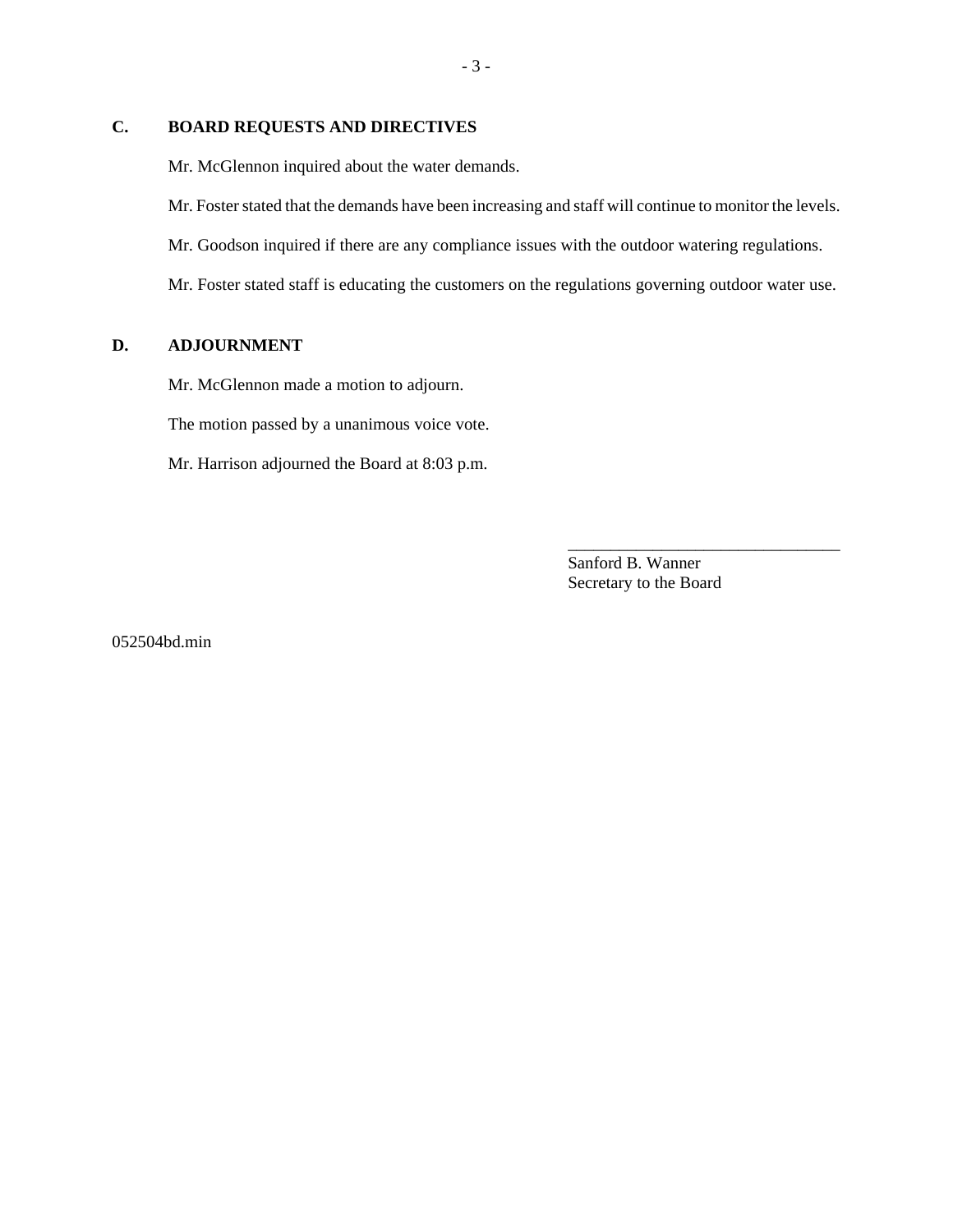## **M E M O R A N D U M**

DATE: June 22, 2004 TO: The Board of Directors FROM: Robert H. Smith, Assistant Manager, James City Service Authority SUBJECT: Budget Amendments - FY 04 Operating Budget l

The purpose of the memorandum is to request amendments to the James City Service Authority (JCSA) budget for unanticipated expenditures related to Hurricane Isabel.

Hurricane Isabel, in September 2003, caused widespread damage to the JCSA infrastructure and facilities resulting in significant expenditures that were not programmed in the budget. A detailed storm-related expenditure record was maintained and submitted to the Federal Emergency Management Agency (FEMA) and Virginia Municipal League (VML), our insurance carrier. JCSA has received funds totaling \$400,000 from its request for reimbursement. These funds are requested to be allocated to the JCSA Administrative, Water, and Sewer funds accordingly.

Attached for Board consideration and adoption is a resolution to amend the FY 04 JCSA Operating Budget and the appropriation of \$400,000. Staff recommends adoption.

Robert H. Smith

CONCUR:

 $\overline{a}$ 

l

Larry M. Foster

RHS/adw isabel2.mem

Attachment